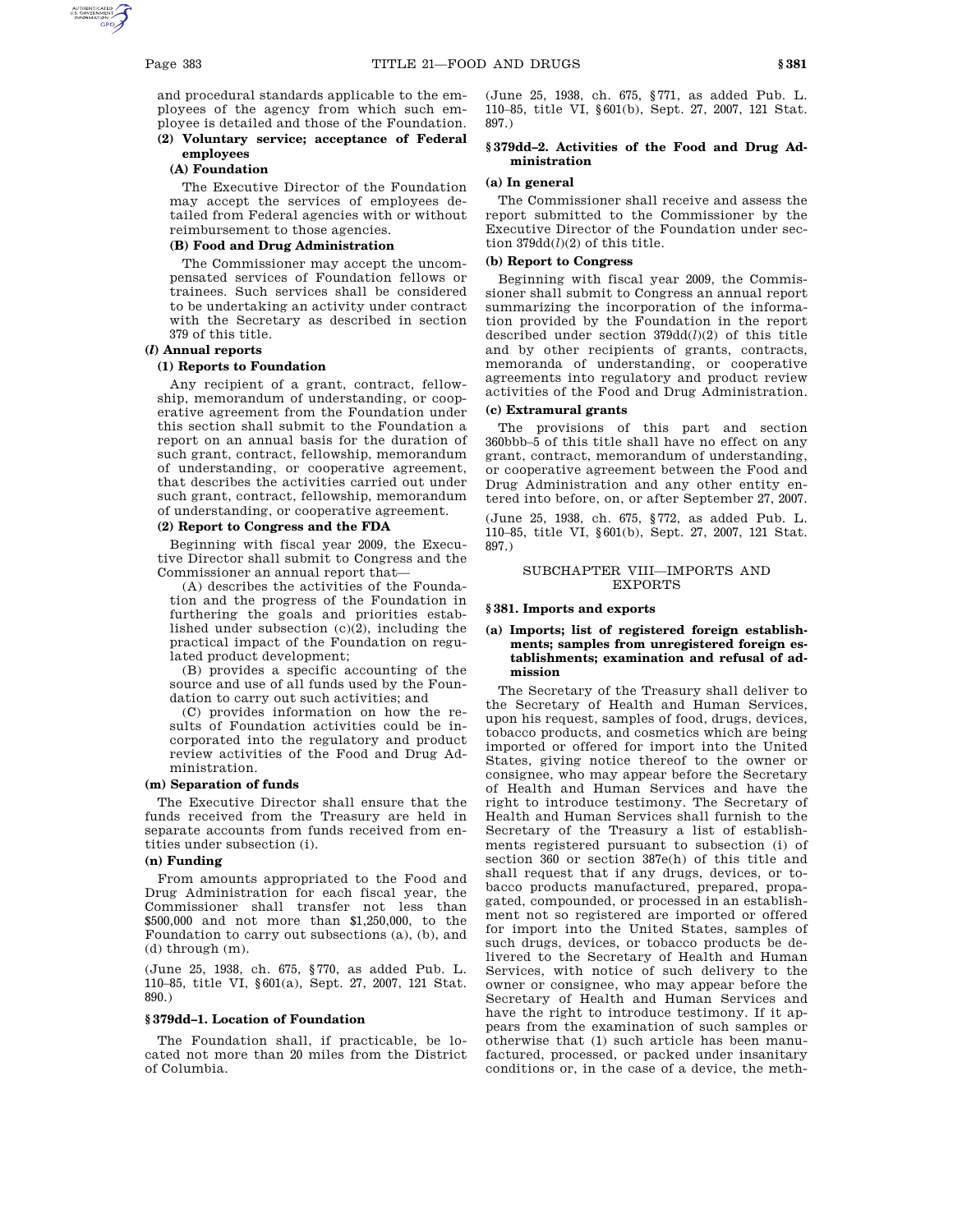ods used in, or the facilities or controls used for, the manufacture, packing, storage, or installation of the device do not conform to the requirements of section 360j(f) of this title, or (2) such article is forbidden or restricted in sale in the country in which it was produced or from which it was exported, or (3) such article is adulterated, misbranded, or in violation of section 355 of this title, or prohibited from introduction or delivery for introduction into interstate commerce under section 331(*ll*) of this title, or (4) the recordkeeping requirements under section 2223 of this title (other than the requirements under subsection (f) of such section) have not been complied with regarding such article, then such article shall be refused admission, except as provided in subsection (b) of this section. With respect to an article of food, if importation of such food is subject to, but not compliant with, the requirement under subsection (q) that such food be accompanied by a certification or other assurance that the food meets applicable requirements of this chapter, then such article shall be refused admission. If such article is subject to a requirement under section 379aa or 379aa–1 of this title and if the Secretary has credible evidence or information indicating that the responsible person (as defined in such section 379aa or 379aa–1 of this title) has not complied with a requirement of such section 379aa or 379aa–1 of this title with respect to any such article, or has not allowed access to records described in such section 379aa or 379aa–1 of this title, then such article shall be refused admission, except as provided in subsection (b) of this section. The Secretary of the Treasury shall cause the destruction of any such article refused admission unless such article is exported, under regulations prescribed by the Secretary of the Treasury, within ninety days of the date of notice of such refusal or within such additional time as may be permitted pursuant to such regulations. Clause (2) of the third sentence of this paragraph<sup>1</sup> shall not be construed to prohibit the admission of narcotic drugs the importation of which is permitted under the Controlled Substances Import and Export Act [21 U.S.C. 951 et seq.].

## **(b) Disposition of refused articles**

Pending decision as to the admission of an article being imported or offered for import, the Secretary of the Treasury may authorize delivery of such article to the owner or consignee upon the execution by him of a good and sufficient bond providing for the payment of such liquidated damages in the event of default as may be required pursuant to regulations of the Secretary of the Treasury. If it appears to the Secretary of Health and Human Services that (1) an article included within the provisions of clause (3) of subsection (a) of this section can, by relabeling or other action, be brought into compliance with this chapter or rendered other than a food, drug, device, or cosmetic, or (2) with respect to an article described in subsection (a) relating to the requirements of sections<sup>2</sup> 379aa or 379aa-1 of this title,,<sup>3</sup> the responsible person (as defined in section 379aa or

379aa–1 of this title) can take action that would assure that the responsible person is in compliance with section 379aa or 379aa–1 of this title, as the case may be, final determination as to admission of such article may be deferred and, upon filing of timely written application by the owner or consignee and the execution by him of a bond as provided in the preceding provisions of this subsection, the Secretary may, in accordance with regulations, authorize the applicant, or, with respect to clause (2), the responsible person, to perform such relabeling or other action specified in such authorization (including destruction or export of rejected articles or portions thereof, as may be specified in the Secretary's authorization). All such relabeling or other action pursuant to such authorization shall in accordance with regulations be under the supervision of an officer or employee of the Department of Health and Human Services designated by the Secretary, or an officer or employee of the Department of the Treasury designated by the Secretary of the Treasury.

## **(c) Charges concerning refused articles**

All expenses (including travel, per diem or subsistence, and salaries of officers or employees of the United States) in connection with the destruction provided for in subsection (a) of this section and the supervision of the relabeling or other action authorized under the provisions of subsection (b) of this section, the amount of such expenses to be determined in accordance with regulations, and all expenses in connection with the storage, cartage, or labor with respect to any article refused admission under subsection (a) of this section, shall be paid by the owner or consignee and, in default of such payment, shall constitute a lien against any future importations made by such owner or consignee.

# **(d) Reimportation**

(1) Except as provided in paragraph (2) and section 384 of this title, no drug subject to section 353(b) of this title or composed wholly or partly of insulin which is manufactured in a State and exported may be imported into the United States unless the drug is imported by the manufacturer of the drug.

(2) The Secretary may authorize the importation of a drug the importation of which is prohibited by paragraph (1) if the drug is required for emergency medical care.

(3)(A) Subject to subparagraph (B), no component of a drug, no component part or accessory of a device, or other article of device requiring further processing, which is ready or suitable for use for health-related purposes, and no article of a food additive, color additive, or dietary supplement, including a product in bulk form, shall be excluded from importation into the United States under subsection (a) of this section if each of the following conditions is met:

(i) The importer of such article of a drug or device or importer of such article of a food additive, color additive, or dietary supplement submits to the Secretary, at the time of initial importation, a statement in accordance with the following:

(I) Such statement provides that such article is intended to be further processed by the initial owner or consignee, or incorporated

<sup>1</sup>So in original. Probably should be ''subsection''.

<sup>2</sup>So in original. Probably should be ''section''.

<sup>3</sup>So in original.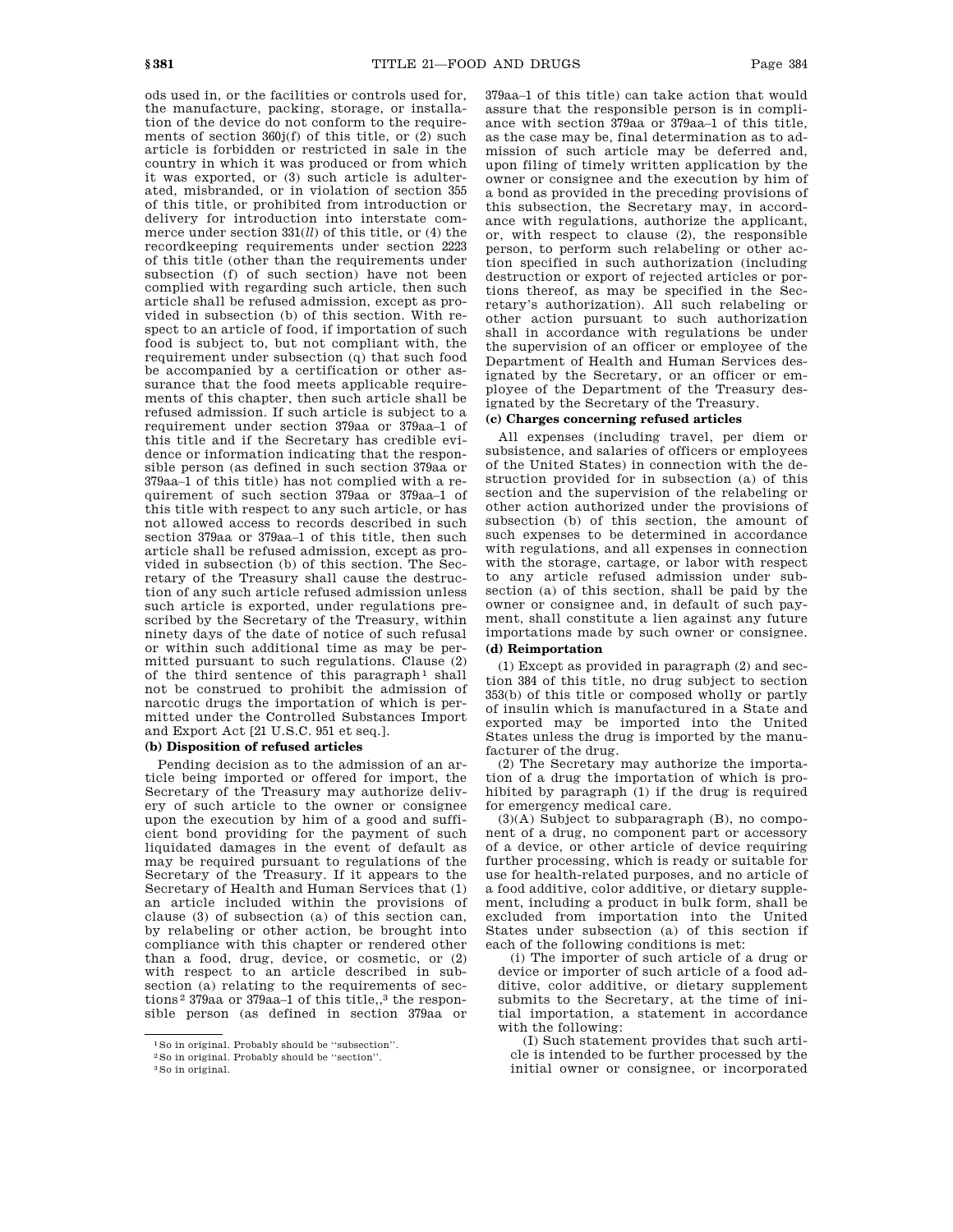by the initial owner or consignee, into a drug, biological product, device, food, food additive, color additive, or dietary supplement that will be exported by the initial owner or consignee from the United States in accordance with subsection (e) of this section or section 382 of this title, or with section 262(h) of title 42.

(II) The statement identifies the manufacturer of such article and each processor, packer, distributor, or other entity that had possession of the article in the chain of possession of the article from the manufacturer to such importer of the article.

(III) The statement is accompanied by such certificates of analysis as are necessary to identify such article, unless the article is a device or is an article described in paragraph (4).

(ii) At the time of initial importation and before the delivery of such article to the importer or the initial owner or consignee, such owner or consignee executes a good and sufficient bond providing for the payment of such liquidated damages in the event of default as may be required pursuant to regulations of the Secretary of the Treasury.

(iii) Such article is used and exported by the initial owner or consignee in accordance with the intent described under clause (i)(I), except for any portions of the article that are destroyed.

(iv) The initial owner or consignee maintains records on the use or destruction of such article or portions thereof, as the case may be, and submits to the Secretary any such records requested by the Secretary.

(v) Upon request of the Secretary, the initial owner or consignee submits a report that provides an accounting of the exportation or destruction of such article or portions thereof, and the manner in which such owner or consignee complied with the requirements of this subparagraph.

(B) Notwithstanding subparagraph (A), the Secretary may refuse admission to an article that otherwise would be imported into the United States under such subparagraph if the Secretary determines that there is credible evidence or information indicating that such article is not intended to be further processed by the initial owner or consignee, or incorporated by the initial owner or consignee, into a drug, biological product, device, food, food additive, color additive, or dietary supplement that will be exported by the initial owner or consignee from the United States in accordance with subsection (e) of this section or section 382 of this title, or with section 262(h) of title 42.

(C) This section may not be construed as affecting the responsibility of the Secretary to ensure that articles imported into the United States under authority of subparagraph (A) meet each of the conditions established in such subparagraph for importation.

(4) The importation into the United States of blood, blood components, source plasma, or source leukocytes or of a component, accessory, or part thereof is not permitted pursuant to paragraph (3) unless the importation complies with section 262(a) of title 42 or the Secretary permits the importation under appropriate circumstances and conditions, as determined by the Secretary. The importation of tissue or a component or part of tissue is not permitted pursuant to paragraph (3) unless the importation complies with section 264 of title 42.

## **(e) Exports**

(1) A food, drug, device, tobacco product or cosmetic intended for export shall not be deemed to be adulterated or misbranded under this chapter, and a tobacco product intended for export shall not be deemed to be in violation of section 387f(e), 387g, 387k, or 387t(a) of this title, if it—

(A) accords to the specifications of the foreign purchaser,

(B) is not in conflict with the laws of the country to which it is intended for export,

(C) is labeled on the outside of the shipping package that it is intended for export, and

(D) is not sold or offered for sale in domestic commerce.

(2) Paragraph (1) does not apply to any device—

(A) which does not comply with an applicable requirement of section 360d or 360e of this title,

 $(B)$  which under section  $360j(g)$  of this title is exempt from either such section, or

(C) which is a banned device under section 360f of this title,

unless, in addition to the requirements of paragraph (1), either (i) the Secretary has determined that the exportation of the device is not contrary to public health and safety and has the approval of the country to which it is intended for export or (ii) the device is eligible for export under section 382 of this title.

(3) A new animal drug that requires approval under section 360b of this title shall not be exported pursuant to paragraph (1) if such drug has been banned in the United States.

 $(4)(A)$  Any person who exports a food, drug, animal drug, or device may request that the Secretary—

(i) certify in writing that the exported food, drug, animal drug, or device meets the requirements of paragraph (1) or section 382 of this title; or

(ii) certify in writing that the food, drug, animal drug, or device being exported meets the applicable requirements of this chapter upon a showing that the food, drug or device meets the applicable requirements of this chapter.

The Secretary shall issue such a certification within 20 days of the receipt of a request for such certification.

(B) If the Secretary issues a written export certification within the 20 days prescribed by subparagraph (A), a fee for such certification may be charged but shall not exceed \$175 for each certification. Fees collected for a fiscal year pursuant to this subparagraph shall be credited to the appropriation account for salaries and expenses of the Food and Drug Administration and shall be available in accordance with appropriations Acts until expended without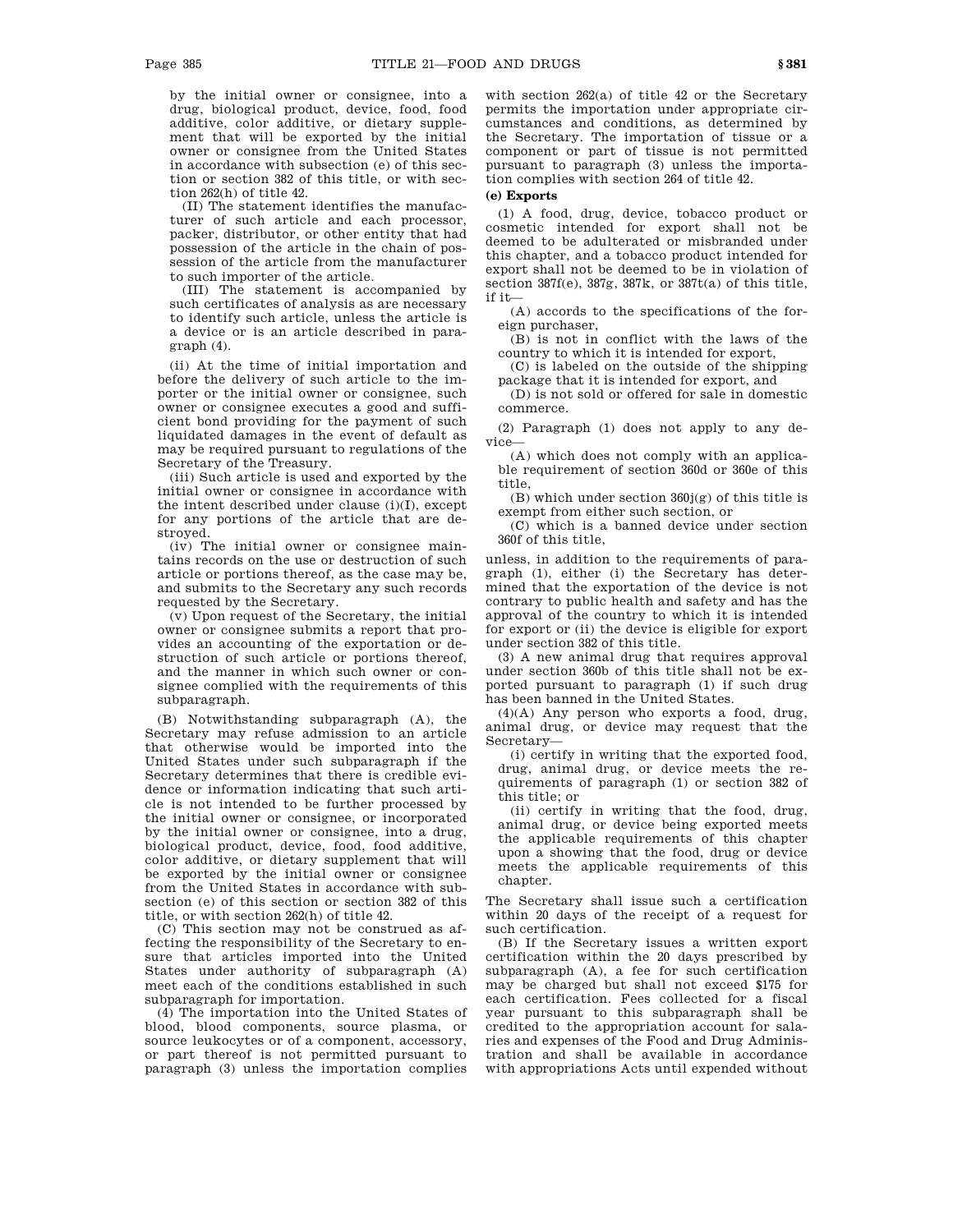fiscal year limitation. Such fees shall be collected in each fiscal year in an amount equal to the amount specified in appropriations Acts for such fiscal year and shall only be collected and available for the costs of the Food and Drug Administration.

(C) For purposes of this paragraph, a certification by the Secretary shall be made on such basis, and in such form (including a publicly available listing) as the Secretary determines appropriate.

(D) With regard to fees pursuant to subparagraph (B) in connection with written export certifications for food:

(i) Such fees shall be collected and available solely for the costs of the Food and Drug Administration associated with issuing such certifications.

(ii) Such fees may not be retained in an amount that exceeds such costs for the respective fiscal year.

### **(f) Labeling of exported drugs**

(1) If a drug (other than insulin, an antibiotic drug, an animal drug, or a drug exported under section 382 of this title) being exported in accordance with subsection (e) of this section is being exported to a country that has different or additional labeling requirements or conditions for use and such country requires the drug to be labeled in accordance with those requirements or uses, such drug may be labeled in accordance with such requirements and conditions for use in the country to which such drug is being exported if it also is labeled in accordance with the requirements of this chapter.

(2) If, pursuant to paragraph (1), the labeling of an exported drug includes conditions for use that have not been approved under this chapter, the labeling must state that such conditions for use have not been approved under this chapter. A drug exported under section 382 of this title is exempt from this section.

## **(g) Warning notice of importation in violation of chapter**

(1) With respect to a prescription drug being imported or offered for import into the United States, the Secretary, in the case of an individual who is not in the business of such importations, may not send a warning notice to the individual unless the following conditions are met:

(A) The notice specifies, as applicable to the importation of the drug, that the Secretary has made a determination that—

(i) importation is in violation of subsection (a) of this section because the drug is or appears to be adulterated, misbranded, or in violation of section 355 of this title;

(ii) importation is in violation of subsection (a) of this section because the drug is or appears to be forbidden or restricted in sale in the country in which it was produced or from which it was exported;

(iii) importation is or appears to be in violation of subsection (d)(1) of this section; or

(iv) importation otherwise is or appears to be in violation of Federal law.

(B) The notice does not specify any provision described in subparagraph (A) that is not applicable to the importation of the drug.

(C) The notice states the reasons underlying such determination by the Secretary, including a brief application to the principal facts involved of the provision of law described in subparagraph  $(A)$  that is the basis of the determination by the Secretary.

(2) For purposes of this section, the term ''warning notice'', with respect to the importation of a drug, means a communication from the Secretary (written or otherwise) notifying a person, or clearly suggesting to the person, that importing the drug for personal use is, or appears to be, a violation of this chapter.

### **(h) Protection against adulteration of food**

(1) The Secretary shall give high priority to increasing the number of inspections under this section for the purpose of enabling the Secretary to inspect food offered for import at ports of entry into the United States, with the greatest priority given to inspections to detect the intentional adulteration of food.

(2) The Secretary shall give high priority to making necessary improvements to the information management systems of the Food and Drug Administration that contain information related to foods imported or offered for import into the United States for purposes of improving the ability of the Secretary to allocate resources, detect the intentional adulteration of food, and facilitate the importation of food that is in compliance with this chapter.

(3) The Secretary shall improve linkages with other regulatory agencies of the Federal Government that share responsibility for food safety, and shall with respect to such safety improve linkages with the States and Indian tribes (as defined in section 450b(e) of title 25).

### **(i) Testing for rapid detection of adulteration of food**

(1) For use in inspections of food under this section, the Secretary shall provide for research on the development of tests and sampling methodologies—

(A) whose purpose is to test food in order to rapidly detect the adulteration of the food, with the greatest priority given to detect the intentional adulteration of food; and

(B) whose results offer significant improvements over the available technology in terms of accuracy, timing, or costs.

(2) In providing for research under paragraph (1), the Secretary shall give priority to conducting research on the development of tests that are suitable for inspections of food at ports of entry into the United States.

(3) In providing for research under paragraph (1), the Secretary shall as appropriate coordinate with the Director of the Centers for Disease Control and Prevention, the Director of the National Institutes of Health, the Administrator of the Environmental Protection Agency, and the Secretary of Agriculture.

(4) The Secretary shall annually submit to the Committee on Energy and Commerce of the House of Representatives, and the Committee on Health, Education, Labor, and Pensions of the Senate, a report describing the progress made in research under paragraph (1), including progress regarding paragraph (2).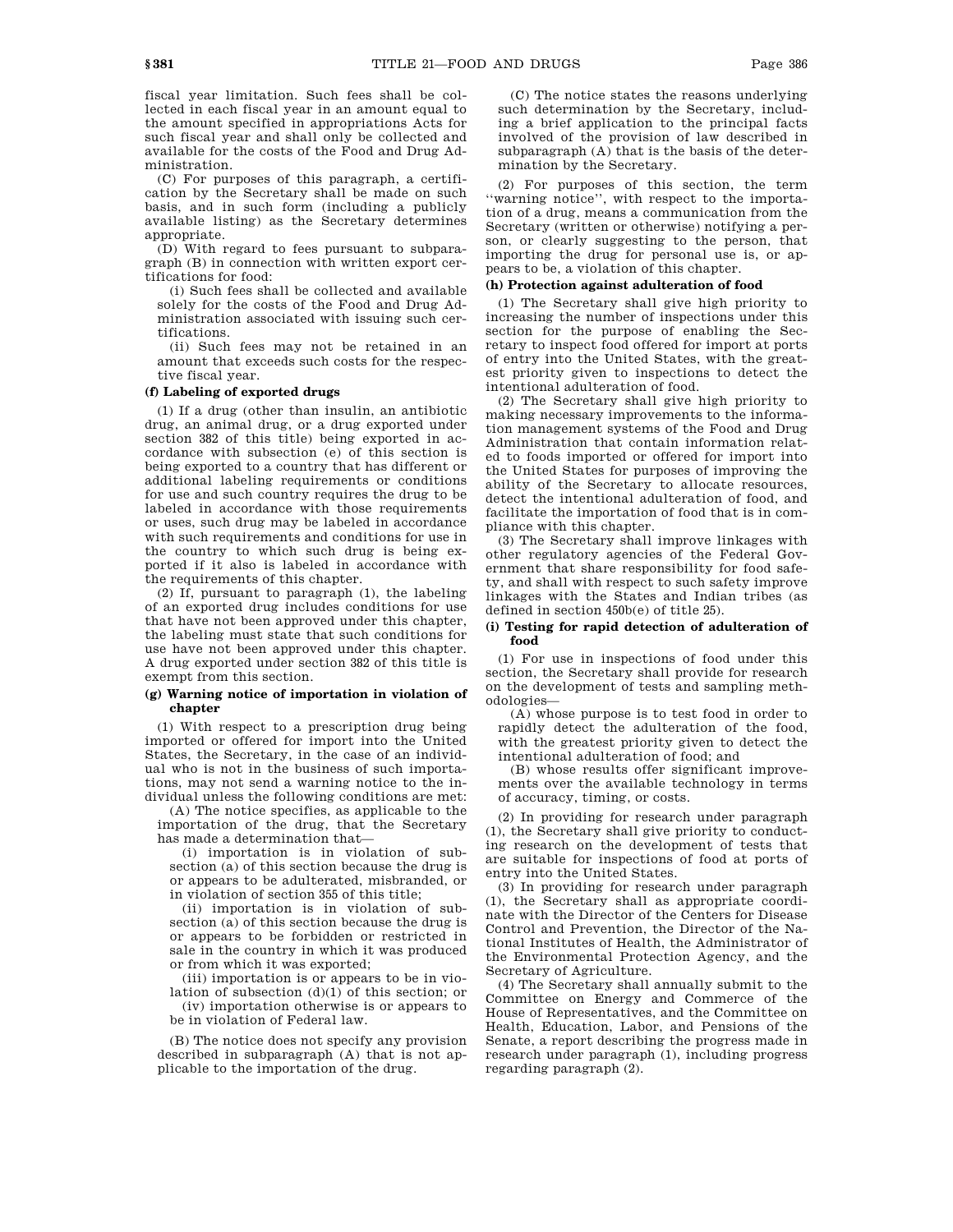# **(j) Temporary holds at ports of entry**

(1) If an officer or qualified employee of the Food and Drug Administration has credible evidence or information indicating that an article of food presents a threat of serious adverse health consequences or death to humans or animals, and such officer or qualified employee is unable to inspect, examine, or investigate such article upon the article being offered for import at a port of entry into the United States, the officer or qualified employee shall request the Secretary of Treasury to hold the food at the port of entry for a reasonable period of time, not to exceed 24 hours, for the purpose of enabling the Secretary to inspect, examine, or investigate the article as appropriate.

(2) The Secretary shall request the Secretary of Treasury to remove an article held pursuant to paragraph (1) to a secure facility, as appropriate. During the period of time that such article is so held, the article shall not be transferred by any person from the port of entry into the United States for the article, or from the secure facility to which the article has been removed, as the case may be. Subsection (b) of this section does not authorize the delivery of the article pursuant to the execution of a bond while the article is so held.

(3) An officer or qualified employee of the Food and Drug Administration may make a request under paragraph (1) only if the Secretary or an official designated by the Secretary approves the request. An official may not be so designated unless the official is the director of the district under this chapter in which the article involved is located, or is an official senior to such director.

(4) With respect to an article of food for which a request under paragraph (1) is made, the Secretary, promptly after the request is made, shall notify the State in which the port of entry involved is located that the request has been made, and as applicable, that such article is being held under this subsection.

### **(k) Importation by debarred persons**

(1) If an article of food is being imported or offered for import into the United States, and the importer, owner, or consignee of the article is a person who has been debarred under section 335a(b)(3) of this title, such article shall be held at the port of entry for the article, and may not be delivered to such person. Subsection (b) of this section does not authorize the delivery of the article pursuant to the execution of a bond while the article is so held. The article shall be removed to a secure facility, as appropriate. During the period of time that such article is so held, the article shall not be transferred by any person from the port of entry into the United States for the article, or from the secure facility to which the article has been removed, as the case may be.

(2) An article of food held under paragraph (1) may be delivered to a person who is not a debarred person under section 335a(b)(3) of this title if such person affirmatively establishes, at the expense of the person, that the article complies with the requirements of this chapter, as determined by the Secretary.

#### **(***l***) Failure to register**

(1) 4 If an article of food is being imported or offered for import into the United States, and such article is from a foreign facility for which a registration has not been submitted to the Secretary under section 350d of this title (or for which a registration has been suspended under such section), such article shall be held at the port of entry for the article, and may not be delivered to the importer, owner, or consignee of the article, until the foreign facility is so registered. Subsection (b) of this section does not authorize the delivery of the article pursuant to the execution of a bond while the article is so held. The article shall be removed to a secure facility, as appropriate. During the period of time that such article is so held, the article shall not be transferred by any person from the port of entry into the United States for the article, or from the secure facility to which the article has been removed, as the case may be.

## **(m) Prior notice of imported food shipments**

(1) In the case of an article of food that is being imported or offered for import into the United States, the Secretary, after consultation with the Secretary of the Treasury, shall by regulation require, for the purpose of enabling such article to be inspected at ports of entry into the United States, the submission to the Secretary of a notice providing the identity of each of the following: The article; the manufacturer and shipper of the article; if known within the specified period of time that notice is required to be provided, the grower of the article; the country from which the article originates; the country from which the article is shipped; any country to which the article has been refused entry; and the anticipated port of entry for the article. An article of food imported or offered for import without submission of such notice in accordance with the requirements under this paragraph shall be refused admission into the United States. Nothing in this section may be construed as a limitation on the port of entry for an article of food.

(2)(A) Regulations under paragraph (1) shall require that a notice under such paragraph be provided by a specified period of time in advance of the time of the importation of the article of food involved or the offering of the food for import, which period shall be no less than the minimum amount of time necessary for the Secretary to receive, review, and appropriately respond to such notification, but may not exceed five days. In determining the specified period of time required under this subparagraph, the Secretary may consider, but is not limited to consideration of, the effect on commerce of such period of time, the locations of the various ports of entry into the United States, the various modes of transportation, the types of food imported into the United States, and any other such consideration. Nothing in the preceding sentence may be construed as a limitation on the obligation of the Secretary to receive, review, and appropriately respond to any notice under paragraph (1).

(B)(i) If an article of food is being imported or offered for import into the United States and a

<sup>4</sup>So in original. No par. (2) has been enacted.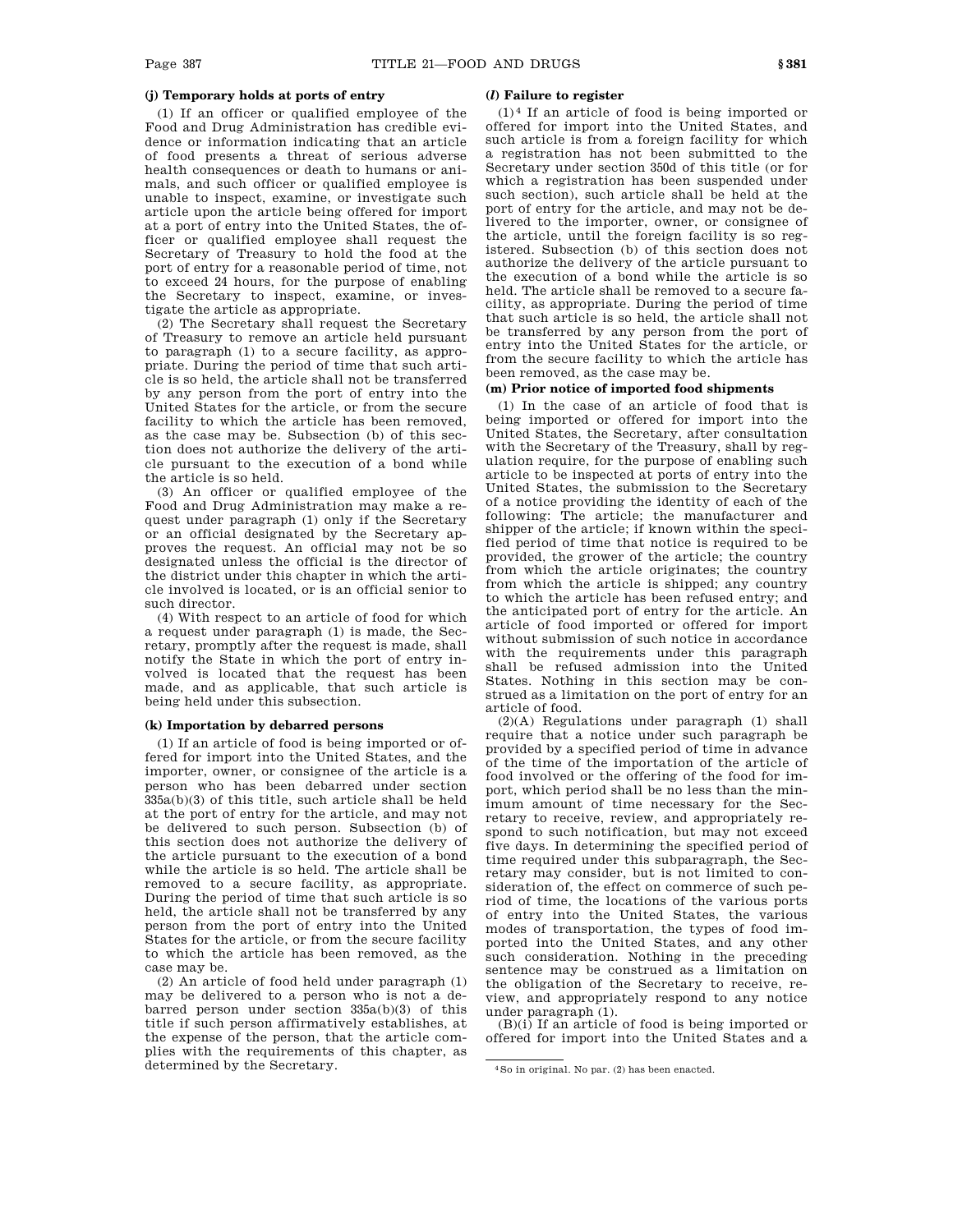notice under paragraph (1) is not provided in advance in accordance with the requirements under paragraph (1), such article shall be held at the port of entry for the article, and may not be delivered to the importer, owner, or consignee of the article, until such notice is submitted to the Secretary, and the Secretary examines the notice and determines that the notice is in accordance with the requirements under paragraph (1). Subsection (b) of this section does not authorize the delivery of the article pursuant to the execution of a bond while the article is so held. The article shall be removed to a secure facility, as appropriate. During the period of time that such article is so held, the article shall not be transferred by any person from the port of entry into the United States for the article, or from the secure facility to which the article has been removed, as the case may be.

(ii) In carrying out clause (i) with respect to an article of food, the Secretary shall determine whether there is in the possession of the Secretary any credible evidence or information indicating that such article presents a threat of serious adverse health consequences or death to humans or animals.

(3)(A) This subsection may not be construed as limiting the authority of the Secretary to obtain information under any other provision of this chapter.

(B) This subsection may not be construed as authorizing the Secretary to impose any requirements with respect to a food to the extent that it is within the exclusive jurisdiction of the Secretary of Agriculture pursuant to the Federal Meat Inspection Act (21 U.S.C. 601 et seq.), the Poultry Products Inspection Act (21 U.S.C. 451 et seq.), or the Egg Products Inspection Act (21 U.S.C. 1031 et seq.).

## **(n) Labeling of food refused admission**

(1) If a food has been refused admission under subsection (a) of this section, other than such a food that is required to be destroyed, the Secretary may require the owner or consignee of the food to affix to the container of the food a label that clearly and conspicuously bears the statement: "UNITED STATES: REFUSED statement: ''UNITED STATES: REFUSED ENTRY''.

(2) All expenses in connection with affixing a label under paragraph (1) shall be paid by the owner or consignee of the food involved, and in default of such payment, shall constitute a lien against future importations made by such owner or consignee.

(3) A requirement under paragraph (1) remains in effect until the Secretary determines that the food involved has been brought into compliance with this chapter.

### **(***o***) Registration statement**

If an article that is a drug or device is being imported or offered for import into the United States, and the importer, owner, or consignee of such article does not, at the time of offering the article for import, submit to the Secretary a statement that identifies the registration under section 360(i) of this title of each establishment that with respect to such article is required under such section to register with the Secretary, the article may be refused admission. If the article is refused admission for failure to

submit such a statement, the article shall be held at the port of entry for the article, and may not be delivered to the importer, owner, or consignee of the article, until such a statement is submitted to the Secretary. Subsection (b) of this section does not authorize the delivery of the article pursuant to the execution of a bond while the article is so held. The article shall be removed to a secure facility, as appropriate. During the period of time that such article is so held, the article shall not be transferred by any person from the port of entry into the United States for the article, or from the secure facility to which the article has been removed, as the case may be.

### **(p) Report**

(1) Not later than 36 months after June 22, 2009, and annually thereafter, the Secretary shall submit to the Committee on Health, Education, Labor, and Pensions of the Senate and the Committee on Energy and Commerce of the House of Representatives, a report regarding—

(A) the nature, extent, and destination of United States tobacco product exports that do not conform to tobacco product standards established pursuant to this chapter;

(B) the public health implications of such exports, including any evidence of a negative public health impact; and

(C) recommendations or assessments of policy alternatives available to Congress and the executive branch to reduce any negative public health impact caused by such exports.

(2) The Secretary is authorized to establish appropriate information disclosure requirements to carry out this subsection.

# **(q) Certifications concerning imported foods**

## **(1) In general**

The Secretary may require, as a condition of granting admission to an article of food imported or offered for import into the United States, that an entity described in paragraph (3) provide a certification, or such other assurances as the Secretary determines appropriate, that the article of food complies with applicable requirements of this chapter. Such certification or assurances may be provided in the form of shipment-specific certificates, a listing of certified facilities that manufacture, process, pack, or hold such food, or in such other form as the Secretary may specify.

### **(2) Factors to be considered in requiring certification**

The Secretary shall base the determination that an article of food is required to have a certification described in paragraph (1) on the risk of the food, including—

(A) known safety risks associated with the food;

(B) known food safety risks associated with the country, territory, or region of origin of the food;

(C) a finding by the Secretary, supported by scientific, risk-based evidence, that—

(i) the food safety programs, systems, and standards in the country, territory, or region of origin of the food are inadequate to ensure that the article of food is as safe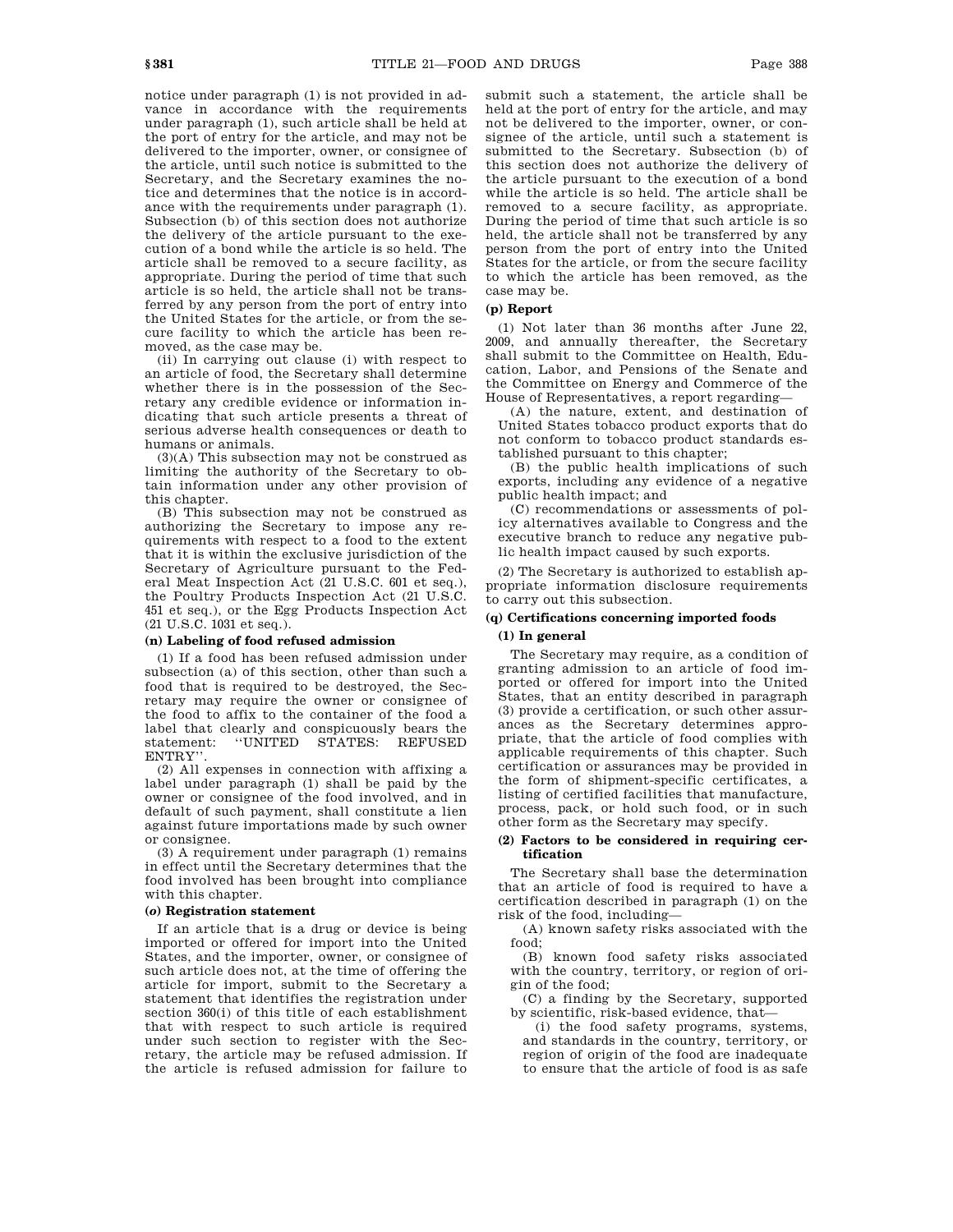as a similar article of food that is manufactured, processed, packed, or held in the United States in accordance with the requirements of this chapter; and

(ii) the certification would assist the Secretary in determining whether to refuse or admit the article of food under subsection (a); and

(D) information submitted to the Secretary in accordance with the process established in paragraph (7).

# **(3) Certifying entities**

For purposes of paragraph (1), entities that shall provide the certification or assurances described in such paragraph are—

(A) an agency or a representative of the government of the country from which the article of food at issue originated, as designated by the Secretary; or

(B) such other persons or entities accredited pursuant to section 384d of this title to provide such certification or assurance.

## **(4) Renewal and refusal of certifications**

The Secretary may—

(A) require that any certification or other assurance provided by an entity specified in paragraph (2) be renewed by such entity at such times as the Secretary determines appropriate; and

(B) refuse to accept any certification or assurance if the Secretary determines that such certification or assurance is not valid or reliable.

### **(5) Electronic submission**

The Secretary shall provide for the electronic submission of certifications under this subsection.

#### **(6) False statements**

Any statement or representation made by an entity described in paragraph (2) to the Secretary shall be subject to section 1001 of title 18.

## **(7) Assessment of food safety programs, systems, and standards**

If the Secretary determines that the food safety programs, systems, and standards in a foreign region, country, or territory are inadequate to ensure that an article of food is as safe as a similar article of food that is manufactured, processed, packed, or held in the United States in accordance with the requirements of this chapter, the Secretary shall, to the extent practicable, identify such inadequacies and establish a process by which the foreign region, country, or territory may inform the Secretary of improvements made to such food safety program, system, or standard and demonstrate that those controls are adequate to ensure that an article of food is as safe as a similar article of food that is manufactured, processed, packed, or held in the United States in accordance with the requirements of this chapter.

(June 25, 1938, ch. 675, §801, 52 Stat. 1058; Oct. 18, 1949, ch. 696, §§1–3, 63 Stat. 882; Pub. L. 87–781, title III, §306, Oct. 10, 1962, 76 Stat. 796; Pub. L. 90–399, §106, July 13, 1968, 82 Stat. 353; Pub. L. 91–513, title II, §701(h), Oct. 27, 1970, 84 Stat. 1282; Pub. L. 94–295, §§3(f), 4(b)(3), May 28, 1976, 90 Stat. 578, 580; Pub. L. 100–293, §3, Apr. 22, 1988, 102 Stat. 96; Pub. L. 102–300, §6(b)(1), June 16, 1992, 106 Stat. 240; Pub. L. 102–353, §5, Aug. 26, 1992, 106 Stat. 943; Pub. L. 103–80, §3(cc), (dd)(1), Aug. 13, 1993, 107 Stat. 778, 779; Pub. L. 104–134, title II, §2102(a)–(c), Apr. 26, 1996, 110 Stat. 1321–313, 1321–314; Pub. L. 104–180, title VI, §603(a), (b), Aug. 6, 1996, 110 Stat. 1594, 1595; Pub. L. 105–115, title I, §125(a)(2)(D), Nov. 21, 1997, 111 Stat. 2325; Pub. L. 106–387, §1(a) [title VII, §§745(c)(1), 746(c)], Oct. 28, 2000, 114 Stat. 1549, 1549A–36, 1549A–40; Pub. L. 107–188, title III, §§302(a)–(d), 303(c), 304(e), 305(c), 307(a), 308(a), 321(b)(1), 322(a), June 12, 2002, 116 Stat. 662, 663, 665, 667, 668, 670, 672, 676; Pub. L. 109–462, §5(a), Dec. 22, 2006, 120 Stat. 3475; Pub. L. 110–85, title IX, §912(b)(2), Sept. 27, 2007, 121 Stat. 952; Pub. L. 111–31, div. A, title I, §103(*l*), June 22, 2009, 123 Stat. 1837; Pub. L. 111–353, title I, §§102(b)(3), 107(b), title II,  $§ 204(j)(2)$ , title III,  $§ 301(c)$ ,  $303(a)-(c)$ ,  $304(a)$ , Jan. 4, 2011, 124 Stat. 3889, 3910, 3937, 3955–3957.)

## AMENDMENT OF SUBSECTION (a)

*Pub. L. 111–353, title III, §301(c), (d), Jan. 4, 2011, 124 Stat. 3955, provided that, effective 2 years after Jan. 4, 2011, subsection (a) of this section is amended by inserting ''or the importer (as defined in section 384a of this title) is in violation of such section 384a of this title'' after ''or in violation of section 355 of this title''.*

#### REFERENCES IN TEXT

The Controlled Substances Import and Export Act, referred to in subsec. (a), is title III of Pub. L. 91–513, Oct. 27, 1970, 84 Stat. 1285, which is classified principally to subchapter II (§951 et seq.) of chapter 13 of this title. For complete classification of this Act to the Code, see Short Title note set out under section 951 of this title and Tables.

The Federal Meat Inspection Act, referred to in subsec. (m)(3)(B), is titles I to IV of act Mar. 4, 1907, ch. 2907, as added Pub. L. 90–201, Dec. 15, 1967, 81 Stat. 584, which are classified generally to subchapters I to IV (§601 et seq.) of chapter 12 of this title. For complete classification of this Act to the Code, see Short Title note set out under section 601 of this title and Tables.

The Poultry Products Inspection Act, referred to in subsec. (m)(3)(B), is Pub. L. 85–172, Aug. 28, 1957, 71 Stat. 441, which is classified generally to chapter 10 (§451 et seq.) of this title. For complete classification of this Act to the Code, see Short Title note set out under section 451 of this title and Tables.

The Egg Products Inspection Act, referred to in subsec. (m)(3)(B), is Pub. L. 91–597, Dec. 29, 1970, 84 Stat. 1620, which is classified principally to chapter 15 (§1031 et seq.) of this title. For complete classification of this Act to the Code, see Short Title note set out under section 1031 of this title and Tables.

#### **AMENDMENTS**

2011—Subsec. (a). Pub. L. 111–353, §§204(j)(2), 303(a), inserted ''or (4) the recordkeeping requirements under section 2223 of this title (other than the requirements under subsection (f) of such section) have not been complied with regarding such article,'' in the third sentence before ''then such article shall be refused admission'' and inserted after the third sentence ''With respect to an article of food, if importation of such food is subject to, but not compliant with, the requirement under subsection (q) that such food be accompanied by a certification or other assurance that the food meets applicable requirements of this chapter, then such article shall be refused admission.''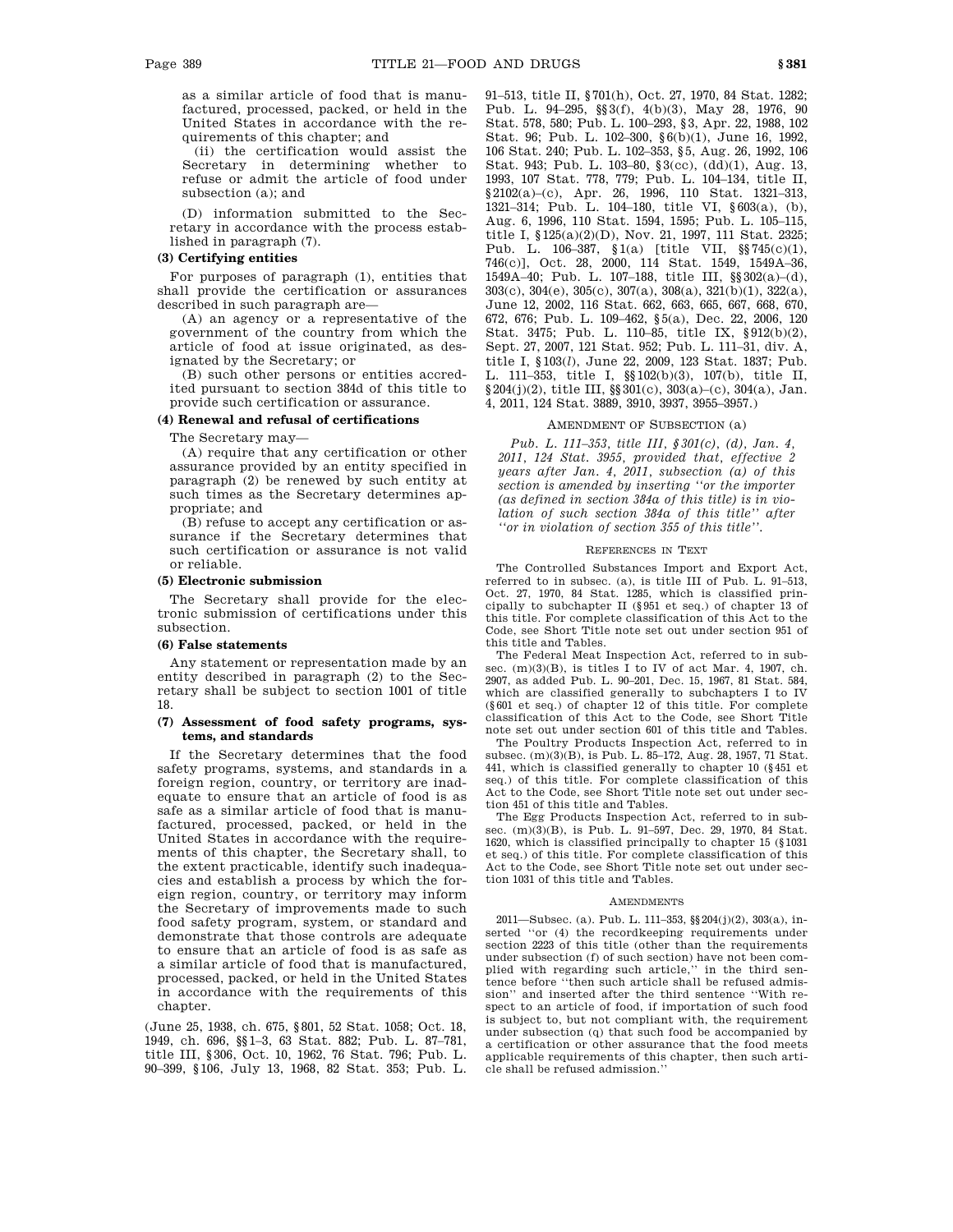Subsec. (b). Pub. L. 111–353, §303(c), substituted ''with respect to an article described in subsection (a) relating to the requirements of sections 379aa or 379aa–1 of this title,'' for ''with respect to an article included within the provision of the fourth sentence of subsection (a)" in second sentence.

Subsec. (e)(4)(A). Pub. L. 111–353, §107(b)(1)(A), substituted ''a food, drug'' for ''a drug'' in introductory provisions.

Subsec. (e)(4)(A)(i). Pub. L. 111–353, §107(b)(1)(B), substituted "exported food, drug" for "exported drug"

Subsec. (e)(4)(A)(ii). Pub. L. 111-353, §107(b)(1)(C), substituted ''the food, drug'' for ''the drug'' in two places. Subsec. (e)(4)(C). Pub. L. 111–353, §107(b)(2), added subpar. (C).

Subsec. (e)(4)(D). Pub. L. 111–353, §107(b)(3), added subpar. (D).

Subsec. (*l*). Pub. L. 111–353, §102(b)(3), inserted ''(or for which a registration has been suspended under such section)" after "section 350d of this title"

Subsec. (m)(1). Pub. L. 111–353, §304(a), inserted ''any country to which the article has been refused entry;'' after ''the country from which the article is shipped;''.

Subsec. (q). Pub. L. 111–353, §303(b), added subsec. (q). 2009—Subsec. (a). Pub. L. 111–31, §103(*l*)(1)(C), which directed substitution of ''drugs, devices, or tobacco products'' for ''drugs or devices'' wherever appearing, was executed by making the substitution for ''drugs and devices'' in two places in second sentence, to reflect the probable intent of Congress.

Pub. L. 111–31, §103(*l*)(1)(A), (B), inserted ''tobacco products,'' after ''devices,'' in first sentence and ''or section 387e(h)" after "section 360" in second sentence.

Subsec. (e)(1). Pub. L. 111–31, §103(*l*)(2), in introductory provisions, inserted ''tobacco product'' after ''drug, device,'' and '', and a tobacco product intended for export shall not be deemed to be in violation of section 387f(e), 387g, 387k, or 387t(a) of this title,'' after ''chapter''.

Subsec. (p). Pub. L. 111–31, §103(*l*)(3), added subsec. (p). 2007—Subsec. (a). Pub. L. 110–85 substituted ''is adulterated, misbranded, or in violation of section 355 of this title, or prohibited from introduction or delivery for introduction into interstate commerce under section 331(*ll*) of this title,'' for ''is adulterated, misbranded, or in violation of section 355 of this title,

2006—Subsec. (a). Pub. L. 109–462, §5(a)(1), inserted after third sentence ''If such article is subject to a requirement under section 379aa or 379aa–1 of this title and if the Secretary has credible evidence or information indicating that the responsible person (as defined in such section 379aa or 379aa–1 of this title) has not complied with a requirement of such section 379aa or 379aa–1 of this title with respect to any such article, or has not allowed access to records described in such section 379aa or 379aa–1 of this title, then such article shall be refused admission, except as provided in subsection (b) of this section.''

Subsec. (b). Pub. L. 109–462, §5(a)(2), in second sentence, inserted ''(1)'' before ''an article included'', ''or (2) with respect to an article included within the provision of the fourth sentence of subsection (a), the responsible person (as defined in section 379aa or 379aa–1 of this title) can take action that would assure that the responsible person is in compliance with section 379aa or 379aa–1 of this title, as the case may be,'' before ''final determination'', and '', or, with respect to clause (2), the responsible person,'' before ''to perform''.

2002—Subsec. (d)(3). Pub. L. 107–188, §322(a), amended par. (3) generally. Prior to amendment, par. (3) read as follows: ''No component of a drug, no component part or accessory of a device, or other article of device requiring further processing, which is ready or suitable for use for health-related purposes, and no food additive, color additive, or dietary supplement, including a product in bulk form, shall be excluded from importation into the United States under subsection (a) of this section if—

''(A) the importer of such article of a drug or device or importer of the food additive, color additive, or dietary supplement submits a statement to the Secretary, at the time of initial importation, that such article of a drug or device, food additive, color additive, or dietary supplement is intended to be further processed by the initial owner or consignee, or incorporated by the initial owner or consignee into a drug, biological product, device, food, food additive, color additive, or dietary supplement that will be exported by such owner or consignee from the United States in accordance with subsection (e) of this section or section 382 of this title or section 262(h) of title 42;

''(B) the initial owner or consignee responsible for such imported article maintains records that identify the use of such imported article and upon request of the Secretary submits a report that provides an accounting of the exportation or the disposition of the imported article, including portions that have been destroyed, and the manner in which such person complied with the requirements of this paragraph; and

''(C) any imported component, part, article, or accessory of a drug or device and any food additive, color additive, or dietary supplement not incorporated or further processed as described in subparagraph (A) is destroyed or exported by the owner or consignee.''

Subsec. (h). Pub. L. 107–188, §302(a)–(c), added subsec. (h).

Subsec. (i). Pub. L. 107–188, §302(d), added subsec. (i). Subsec. (j). Pub. L. 107–188, §303(c), added subsec. (j). Subsec. (k). Pub. L. 107–188, §304(e), added subsec. (k). Subsec. (*l*). Pub. L. 107–188, §305(c), added subsec. (*l*). Subsec. (m). Pub. L. 107–188, §307(a), added subsec. (m).

Subsec. (n). Pub. L. 107–188, §308(a), added subsec. (n). Subsec. (*o*). Pub. L. 107–188, §321(b)(1), added subsec. (*o*).

2000—Subsec. (d)(1). Pub. L. 106–387, §1(a) [title VII, §745(c)(1)], inserted ''and section 384 of this title'' after 'paragraph (2)".

Subsec. (g). Pub. L. 106–387, §1(a) [title VII, §746(c)], added subsec. (g).

1997—Subsec. (d)(1). Pub. L. 105–115 inserted ''or composed wholly or partly of insulin'' after ''353(b) of this title''.

1996—Subsec. (d)(3). Pub. L. 104–180, §603(a), substituted ''accessory of a device, or other article of device requiring further processing, which is ready'' for 'accessory of a device which is ready'' in introductory provisions, inserted ''further processed by the initial owner or consignee, or'' after ''is intended to be'' in subpar. (A), and inserted "article," after "part," and 'or further processed" after "incorporated" in subpar.  $(C)$ .

Pub. L. 104–134, §2102(a)(1), added par. (3)

Subsec. (d)(4). Pub. L. 104–134, §2102(a)(1), added par. (4).

Subsec. (e)(1). Pub. L. 104–134, §2102(b)(1), struck out concluding provisions which read as follows: ''This paragraph does not authorize the exportation of any new animal drug, or an animal feed bearing or containing a new animal drug, which is unsafe within the meaning of section 360b of this title.''

Subsec. (e)(2). Pub. L. 104–134, §2102(b)(2), in concluding provisions, substituted ''either (i) the Secretary'' for ''the Secretary'' and added cl. (ii).

Subsec. (e)(3), (4). Pub. L. 104–134, §2102(b)(3), added pars. (3) and (4).

Subsec. (f). Pub. L. 104–180, §603(b), inserted ''(other than insulin, an antibiotic drug, an animal drug, or a drug exported under section 382 of this title)'' after ''If a drug'' in par. (1) and ''A drug exported under section 382 of this title is exempt from this section.'' at end of par. (2).

Pub. L. 104–134, §2102(c), added subsec. (f).

1993—Subsec. (a). Pub. L. 103–80, §3(dd)(1), substituted 'Health and Human Services'' for "Agriculture" after 'Secretary of" in two places in first sentence.

Subsec. (b). Pub. L. 103–80, §3(cc), substituted ''Secretary of Health and Human Services'' for ''Administrator'' after ''If it appears to the'', ''Secretary'' for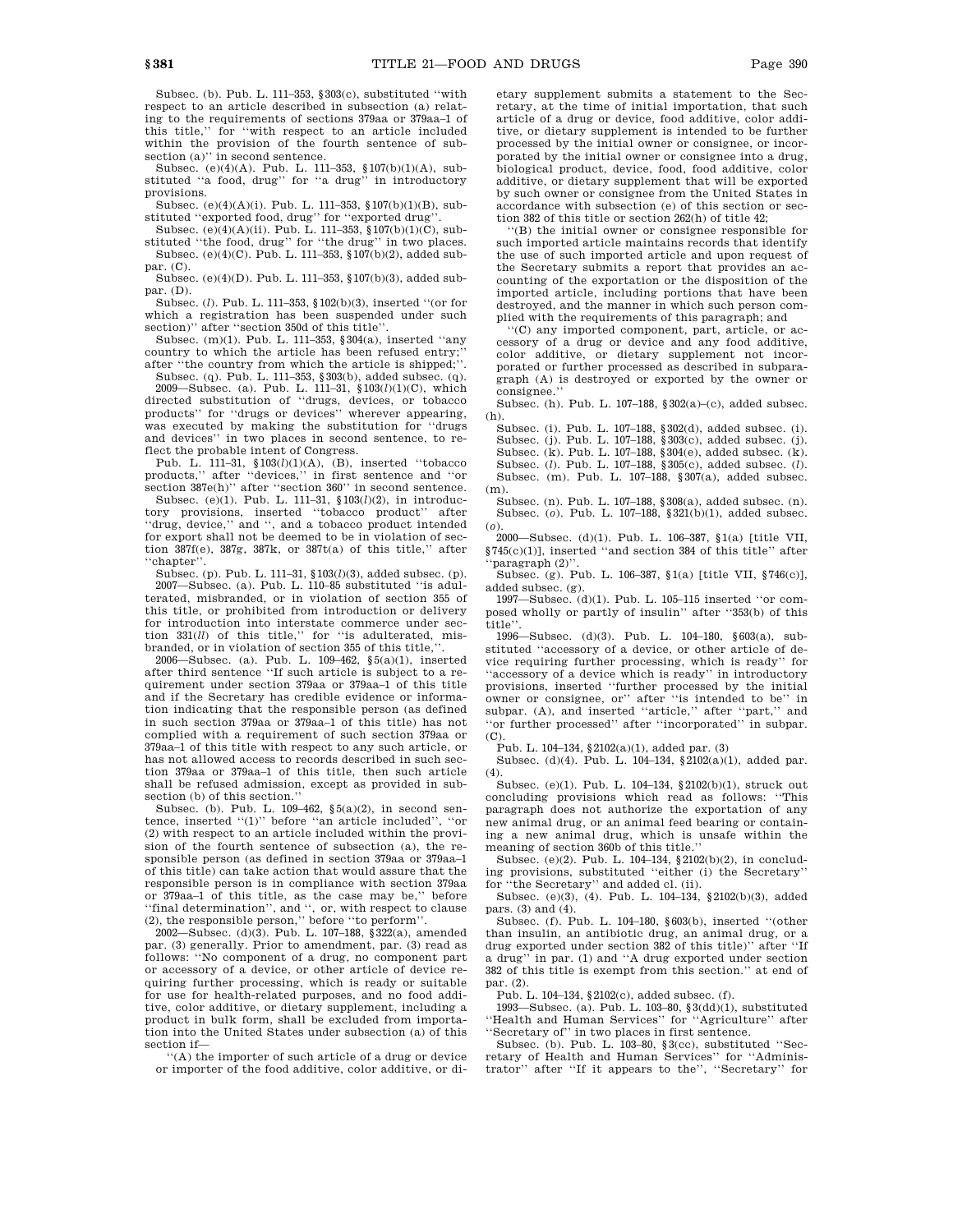''Administrator'' after ''provisions of this subsection, the'', ''Secretary's'' for ''Administrator's'' after ''as may be specified in the'', ''Department of Health and Human Services'' for ''Federal Security Agency'', and ''Secretary'' for ''Administrator'' after ''designated by the

1992—Subsecs. (a), (b). Pub. L. 102–300, which directed the substitution of ''Health and Human Services'' for ''Health, Education, and Welfare'' wherever appearing, was executed in second sentence of subsec. (a), but could not be executed in first sentence of subsec. (a) or in subsec. (b) because such words did not appear. See 1993 Amendment note above and Transfer of Functions note below.

Subsec. (d)(1). Pub. L. 102–353 substituted ''manufacturer of'' for ''person who manufactured''.

1988—Subsecs. (d), (e). Pub. L. 100–293 added subsec. (d) and redesignated former subsec. (d) as (e).

1976—Subsec. (a). Pub. L. 94–295, §§3(f)(2), 4(b)(3), expanded provisions requiring the Secretary of Health, Education, and Welfare to request that the Secretary of the Treasury deliver to the Secretary of Health, Education, and Welfare items imported or offered for import into the United States that were manufactured, prepared, propagated, compounded, or processed in nonregistered establishments by extending the provisions to include devices imported or offered for import, and, in cl. (1), inserted reference to devices which were manufactured, packed, stored, or installed using methods, facilities, or controls not conforming to the require-

ments of section 360j(f) of this title. Subsec. (d). Pub. L. 94–295, §3(f)(1), designated existing provisions as par. (1) and added par. (2).

1970—Subsec. (a). Pub. L. 91–513 substituted ''Clause (2) of the third sentence of this paragraph'' for ''This paragraph'' and ''the Controlled Substances Import and Export Act'' for ''section 173 of this title'' in last sentence.

1968—Subsec. (d). Pub. L. 90–399 provided that nothing in subsec. (d) shall authorize the exportation of any new animal drug, or an animal feed bearing or containing a new animal drug, which is unsafe within the meaning of section 360b of this title.

1962—Subsec. (a). Pub. L. 87–781 inserted provisions requiring the Secretary of Health, Education, and Welfare to furnish the Secretary of the Treasury a list of establishments registered under section 360(i) of this title, and to request that samples of any drugs from any establishments not so registered be delivered to the Secretary of Health, Education, and Welfare, with notice of delivery to the consignee who may appear before the Secretary to testify.

1949—Subsec. (a). Act Oct. 18, 1949, §1, inserted before period at end of second sentence '', except as provided in subsection (b) of this section. The Secretary of the Treasury shall cause the destruction of any such article refused admission unless such article is exported, under regulations prescribed by the Secretary of the Treasury within ninety days of the notice of such refusal or within such additional time as may be permitted pursuant to such regulations''.

Subsec. (b). Act Oct. 18, 1949, §2, provided for express statutory authority for the long-standing administrative practice of releasing imported articles that do not comply with the requirements of the law so that they may be relabeled or given appropriate treatment to bring them into compliance.

Subsec. (c). Act Oct. 18, 1949, §3, charged all costs, including salaries and travel and subsistence expenses of officers and employees, against importers.

### EFFECTIVE DATE OF 2011 AMENDMENT

Amendment by section 301(c) of Pub. L. 111–353 effective 2 years after Jan. 4, 2011, see section 301(d) of Pub. L. 111–353, set out as a note under section 331 of this title.

Pub. L. 111–353, title III, §304(c), Jan. 4, 2011, 124 Stat. 3958, provided that: ''The amendment made by this section [amending this section] shall take effect 180 days after the date of enactment of this Act [Jan. 4, 2011].''

### EFFECTIVE DATE OF 2006 AMENDMENT

Pub. L. 109–462, §5(b), Dec. 22, 2006, 120 Stat. 3476, provided that: ''The amendments made by this section [amending this section] shall take effect 1 year after the date of enactment of this Act [Dec. 22, 2006].''

## EFFECTIVE DATE OF 2002 AMENDMENT

Amendment by section 321(b)(1) of Pub. L. 107–188 effective upon the expiration of the 180-day period beginning June 12, 2002, see section 321(c) of Pub. L. 107–188, set out as a note under section 331 of this title.

Amendment by section 322(a) of Pub. L. 107–188 effective upon the expiration of the 90-day period beginning June 12, 2002, see section 322(c) of Pub. L. 107–188, set out as a note under section 331 of this title.

### EFFECTIVE DATE OF 1988 AMENDMENT

Amendment by Pub. L. 100–293 effective upon expiration of 90 days after Apr. 22, 1988, see section 8(a) of Pub. L. 100–293, set out as a note under section 353 of this title.

#### EFFECTIVE DATE OF 1970 AMENDMENT

Amendment by Pub. L. 91–513 effective on first day of seventh calendar month that begins after Oct. 26, 1970, see section 704 of Pub. L. 91–513, set out as an Effective Date note under section 801 of this title.

#### EFFECTIVE DATE OF 1968 AMENDMENT

Amendment of subsec. (d) by Pub. L. 90–399 effective on first day of thirteenth calendar month after July 13, 1968, see section 108(a) of Pub. L. 90–399, set out as an Effective Date and Transitional Provisions note under section 360b of this title.

### REGULATIONS

Pub. L. 111–353, title III, §304(b), Jan. 4, 2011, 124 Stat. 3958, provided that: ''Not later than 120 days after the date of enactment of this Act [Jan. 4, 2011], the Secretary shall issue an interim final rule amending subpart I of part 1 of title 21, Code of Federal Regulations, to implement the amendment made by this section [amending this section].''

Pub. L. 107–188, title III, §307(c), June 12, 2002, 116 Stat. 672, provided that:

''(1) IN GENERAL.—Not later than 18 months after the date of the enactment of this Act [June 12, 2002], the Secretary of Health and Human Services shall promulgate proposed and final regulations for the requirement of providing notice in accordance with section 801(m) of the Federal Food, Drug, and Cosmetic Act [21 U.S.C. 381(m)] (as added by subsection (a) of this section). Such requirement of notification takes effect—

''(A) upon the effective date of such final regulations; or

''(B) upon the expiration of such 18-month period if the final regulations have not been made effective as of the expiration of such period, subject to compliance with the final regulations when the final regulations are made effective.

''(2) DEFAULT; MINIMUM PERIOD OF ADVANCE NOTICE.—If under paragraph (1) the requirement for providing notice in accordance with section 801(m) of the Federal Food, Drug, and Cosmetic Act [21 U.S.C. 381(m)] takes effect without final regulations having been made effective, then for purposes of such requirement, the specified period of time that the notice is required to be made in advance of the time of the importation of the article of food involved or the offering of the food for import shall be not fewer than eight hours and not more than five days, which shall remain in effect until the final regulations are made effective.''

#### SAVINGS PROVISION

Amendment by Pub. L. 91–513 not to affect or abate any prosecutions for violation of law or any civil seizure or forfeitures and injunctive proceedings commenced prior to the effective date of such amendment,